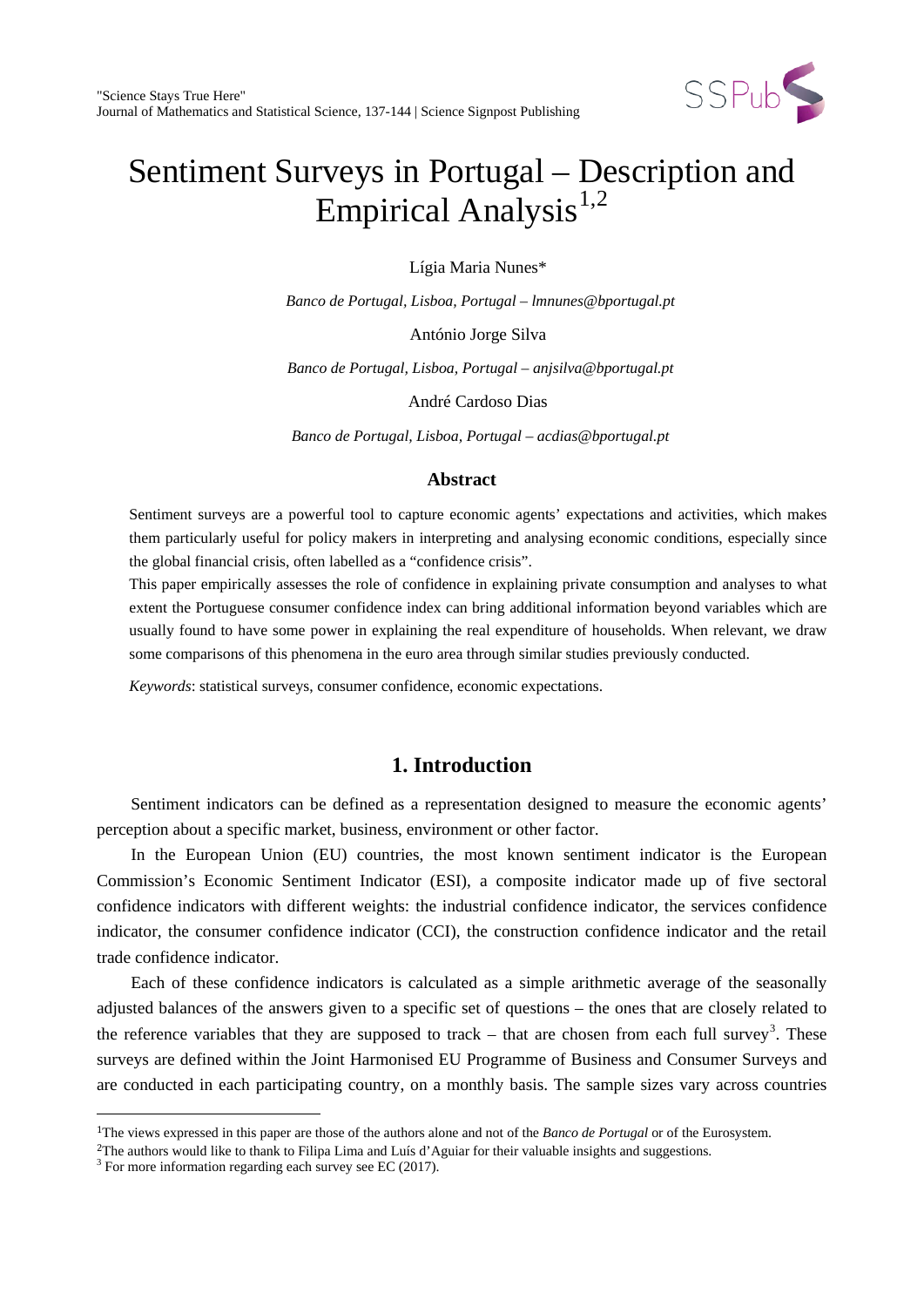according to the heterogeneity of each economy and are generally positively related to their respective population size. In Portugal, these surveys are conducted by the National Statistics Institute, which every month inquires about 4200 firms and 1630 consumers (EC, 2017).

The survey results are published by the European Commission (EC) and are then used for economic analysis, surveillance and short-term forecasting, not only by the EC, but also by the European Central Bank (ECB), National Central Banks, researchers and financial institutes, especially since the global financial crisis, "*as the large swings in survey-based indices seem to be consistent with the collapse in confidence as an important driver of the subsequent economic recession*" (ECB, 2013, p. 45)

The link between confidence and economic decisions has been, so far, widely covered in the literature, namely, in what concerns consumer confidence – an indicator that measures the consumers' feelings about the current and future economic conditions.

The main concerns on this topic are, on the one hand, whether consumer confidence can be explained by current and past values of variables such as income, unemployment or consumption and, on the other hand, whether confidence measures have any statistical significance in predicting economic outcomes once information from the variables cited above is used.

Dées *et al (2011)* present an interesting literature review on this subject and show that, although the evidence found seems to be mixed, most authors appear to find a significant statistical relationship between confidence measures and economic variables, current and future.

In their work, they tried to empirically assess the role of confidence in explaining households' consumption in the United States (USA) and the euro area and to analyse to what extent confidence indicators could bring additional information beyond the variables which are usually found to have some power in explaining the real expenditure of households (*e.g.* income, wealth or interest rates). They also tried to identify under which circumstances confidence indicators could be a good predictor of the households' consumption, by measuring the contribution of confidence during periods associated with large movements in household survey indicators. Overall, they concluded that the CCI can be, in certain circumstances, a good predictor of consumption. In particular, out-of-sample evidence showed that the contribution of confidence in explaining consumption increased when the household survey indicators featured large changes, such that confidence indicators can have an increasing predictive power during such episodes. Moreover, they found evidence of a "confidence channel" in the international transmission of shocks, as the USA confidence indices lead consumer sentiment in the euro area.

As future research, the referred authors suggested the extension of this analysis to other countries, since it would be interesting to verify whether the conclusions taken to the euro area could be confirmed at the level of the different countries.

With this challenge in mind, this paper aims to assess the role of confidence in explaining Portuguese household consumption and analyses to what extent Portuguese CCI can bring additional information beyond the variables which are usually found to have power in explaining the real expenditure of households.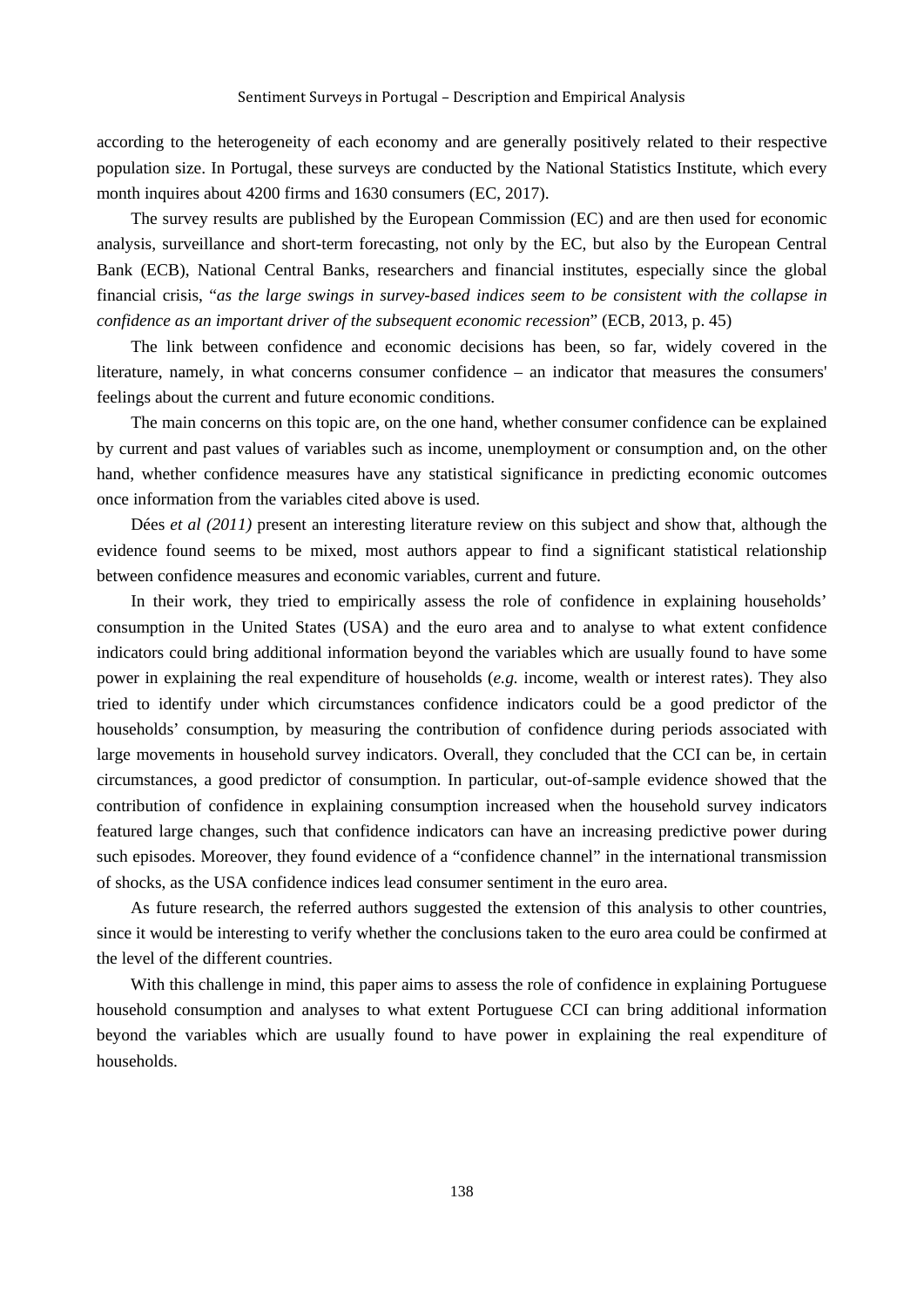## **2. Consumer Confidence Indicator - Main Components and Its Developments**

The CCI released by the EC is defined as the arithmetic average of the balances (in percentage points and seasonally adjusted) of the answers to the survey questions on the financial situation of households, the general economic situation, the unemployment expectations (with an inverted sign) and savings, for the next 12 months.

Figure 1 sheds some light on the developments of Portuguese and euro area CCI since 1999. During the period under analysis, consumer confidence experienced large swings and strongly reacted, in a relatively homogeneous way, to the various exceptional events, especially those related to the global economic and financial crisis.

Consumer confidence fell with the international propagation of the US "sub-prime" crisis in mid-2007 and with the Lehman Brothers collapse in September 2008. The Portuguese indicator declined in the beginning of 2010, with the emerging of the banking crisis and the successive supplementary fiscal consolidation measures adopted, namely, under the Financial Assistance Programme (EFAP) agreed between the Portuguese authorities, the EU, the ECB and the International Monetary Fund (IMF) in May 2011. The indicator started recovering since the end of 2012, reaching positive levels, in the mid of 2014, the year that marked the end of the EFAP.

The computation of the contribution of the various components of the CCI is a very useful tool to provide evidence on the driving forces of confidence. In Portugal, between 2007 and 2014, most of the volatility of the CCI was mainly driven by changes in expectations related to unemployment and to the general economic situation. The other two components, savings and financial situation, contributed relatively less to the changes in the overall indicator.





The ECB (2013) further suggested that, in addition to this analysis, it is also interesting to identify a few variables that tend to co-move with the CCI, even without presuming any causal link between them. This exercise was developed to the euro area, for the period between the early 90's and 2013, and it was found that increases in the annual change in the unemployment rate tend to be associated with declines in consumer confidence. The correlation between the CCI and the inverted yearly change in the unemployment rate was strong and positive: 0.84 when calculated contemporaneously and 0.88 with a

**Source:**EC and authors' calculations

**Note:** Data shown are calculated as deviations from the average over the period since June 1986.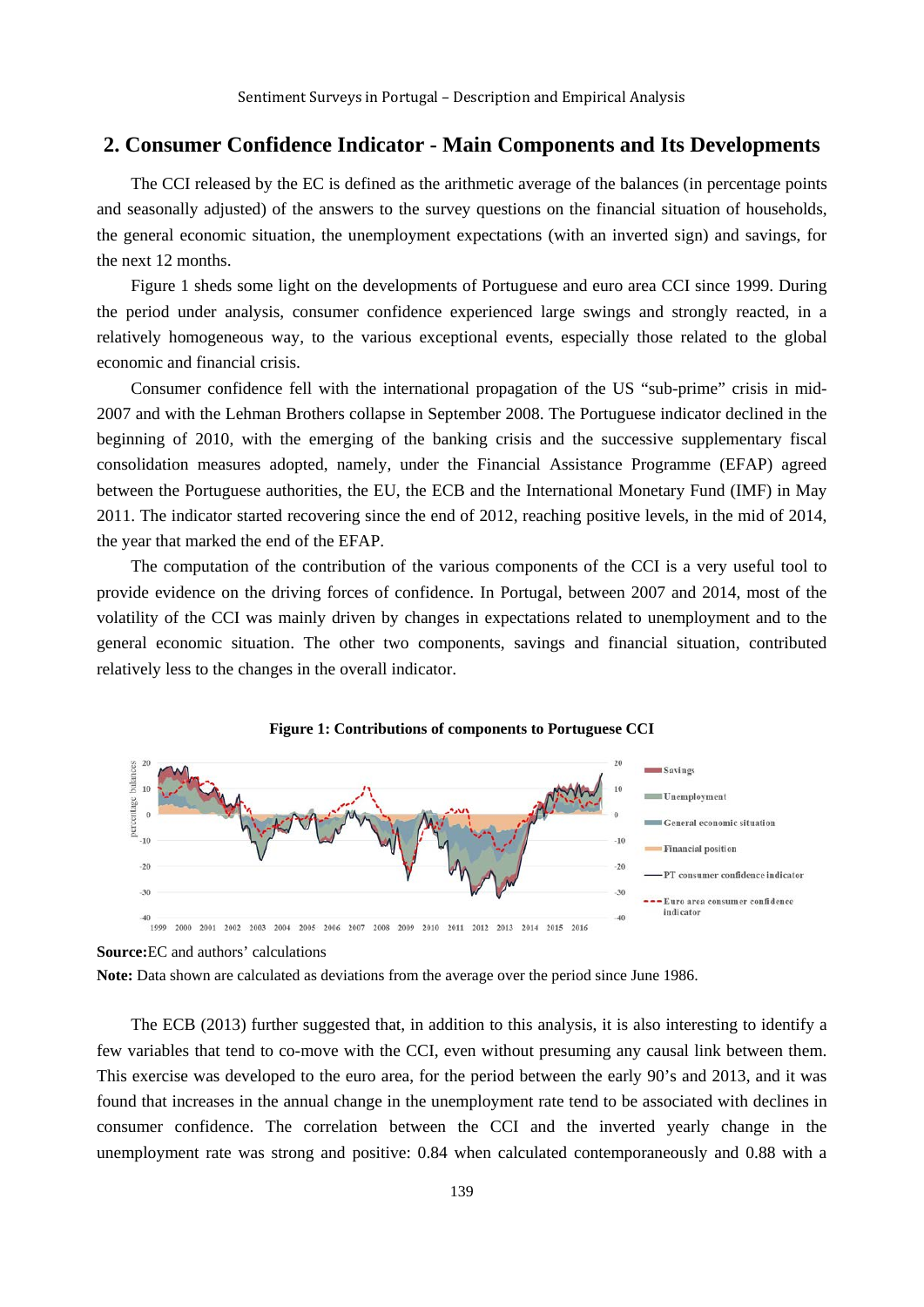3-month lead for the confidence indicator. It was also found a strong correlation between the change in the CCI and the change in equity price in the euro area, especially when computed contemporaneously.

For the purpose of this paper, the same exercise was performed to Portugal for the period between 1999 and 2016. The correlation between the CCI and the inverted yearly change in the unemployment rate is strong and positive (0.65) and only a minor change is observed when we consider a 3-month lead for the CCI. The correlation between changes in the Portuguese CCI and changes in equity prices is lower and more contemporaneous, either considering the PSI 20 index (0.11 contemporaneously and 0.04 with a 3- month lead for the confidence indicator) or the Eurostoxx50<sup>[4](#page-3-0)</sup> index (0.31 contemporaneously and 0.25 with a 3-month lead for the confidence indicator)<sup>[5](#page-3-0)</sup>.

Besides the unemployment rate and the stock indexes, there is also empirical evidence of an association between consumer confidence and real consumption. Dées *et al* (2011) found that, in the euro area, the correlation between these two variables is the highest when confidence is lagged by one period (0.42), decreasing when higher lags are considered (0.20 for a 2-period lag and 0.21 for a 4-period lag). We found much higher results when performing the same exercise with Portuguese data: the coefficient of correlation achieves 0.8 when computed contemporaneously and remains relatively high (0.74) when CCI is lagged by one-period, which could be a strong suggestion of leading properties for consumer sentiment.

Overall, we can also corroborate that "*the association between movements in consumer confidence and those in other economic or financial variables indicate that common causes, possibly related to third factors (e.g. rare events producing financial or uncertainty shocks), might be at the origin of these large swings"* as in ECB (2013).

## **3. Consumer confidence as a predictor of consumption**

In this section, we aim at testing if confidence indicators bring additional information beyond economic fundamentals, by following the methodology proposed by Dées *et al* (2011)<sup>[6](#page-3-0)</sup>. We start our empirical analysis by running a causality test. Thereafter, we estimate a set of consumption equations where the confidence indicator is considered as an explanatory variable for consumption alongside with other standard variables used in the empirical literature. Finally, we estimate a VAR model to derive impulse response functions and historical decomposition<sup>[7](#page-3-0)</sup>.

#### **3.1. Data**

The dataset used in this section covers quarterly information from the first quarter of 1999 to the fourth quarter of 2015. The variables considered in this study were treated as suggested by Dées *et al*  (2011), *i.e.*, whenever applicable they were seasonally adjusted and deflated.

Concerning the confidence indicator, we used the CCI released by the EC. The other explanatory variables, denominated by the Dées *et al* (2011) as "economic fundamentals", include the real disposable income, the financial and housing wealth, the real stock prices, the short-term interest rates, the

<sup>4</sup> The Eurostoxx50 index was also tested due to the increasing integration of financial markets.

<span id="page-3-0"></span><sup>5</sup>Stock markets have a relatively low importance for consumers in terms of their personal financial situation: the investment in quoted shares represents less than 2 per cent of the total financial wealth in the Portuguese households.<br><sup>6</sup> We also assume that confidence indices derived from surveys are a relatively good proxy of households' perceptio

economic environment and could be used as explanatory variables of their consumption expenditures.<br><sup>7</sup> For all the methodological details, see Dées *et al* (2011).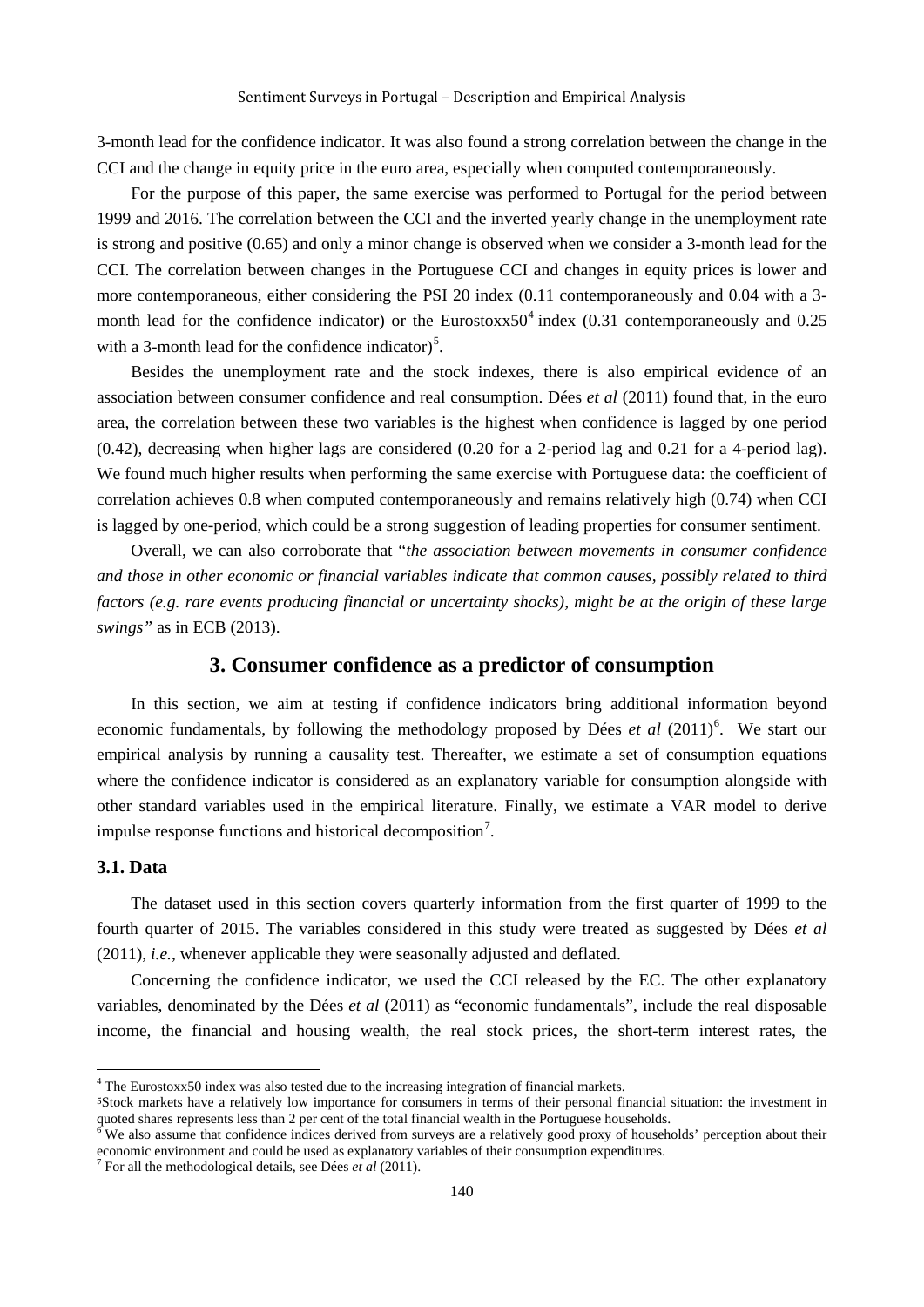unemployment rate and the real oil prices. Due to lack of data on non-financial Portuguese households' total wealth, we considered the households' financial wealth as a proxy of their total wealth. Eurostoxx 50 data were considered to measure stock prices<sup>[8](#page-4-0)</sup> and the six month Euribor as a proxy for short-term interest rates.

#### **3.2. Granger causality test**

Given that the strong correlations found in section 2 do not warrant any causal relationship, the existence of Granger causality was tested among the various variables of our dataset. The results show that, for a 95 per cent confidence level, consumption is Granger-caused by interest rates and by oil prices, while consumption and unemployment rate are the only variables that Granger-cause domestic confidence. However, confidence does not seem to Granger-cause changes in consumption, at least at the conventional significance levels.

For the euro area, Dées *et al* (2011) showed that consumption is Granger-caused only by confidence and interest rates while confidence is Granger-caused by unemployment rate, interest rates and foreign confidence.

These results remain however very limited. The estimation of consumption models together with a dynamic analysis are necessary to better understand the role of the various possible determinants of consumption and their complex dynamic relationship.

## **3.3. Estimation of a simple model for consumption**

We extend our causality analysis with the estimation of a very simple model where changes in consumption only depend on the lagged changes<sup>[9](#page-4-0)</sup> in consumer confidence (Model 1). We then compare Model 1 with a second one (Model 2) where changes in consumption depend on a set of "economic fundamentals" and where the CCI is excluded, as defined in subsection 3.1.. Finally, we define Model 3, as the combination of Model 1 with Model 2. We then compare the adjusted coefficient of determination  $(\overline{R}^2)$  of each tested model.

Although the fit in Model 1 is not particularly high – about 11 per cent of real consumption fluctuations could be explained by changes in consumer confidence, – the analysis of the results shows a positive relationship between both variables, as the parameters estimated for the lags of consumer confidence are positive. In Model 2, the adjusted  $\bar{R}^2$  increased to 18.7 per cent. However, once these economic indicators are included in the regression, there is still a benefit to be obtained by including the CCI as an explanatory variable, as the  $\bar{R}^2$  that would result from such a regression (Model 3) would be 20.6 per cent – almost 2 percentage points better when compared to Model 2.These results are in line with those obtained by Dées *et al* (2011) for the euro area, where Model 3 seems to be the best one (with a  $\bar{R}^2$ equal to 18 per cent against a  $\bar{R}^2$  of 10 per cent in Model 1 and 16 per cent in Model 2).

Although this analysis remains relatively simple, it helps to tentative conclude that both for the euro area and for Portugal, consumer confidence seems to help explain consumer expenditures when taking fundamentals into account.

<span id="page-4-0"></span> $8$  Eurostoxx50 shows a higher correlation with Portuguese CCI when compared to PSI20 ( $vd$  section 2).

<sup>&</sup>lt;sup>9</sup> According to the evidence of the information criteria of several auxiliary regressions, we decided to use only one lag of the independent variables of models 1,2 and 3.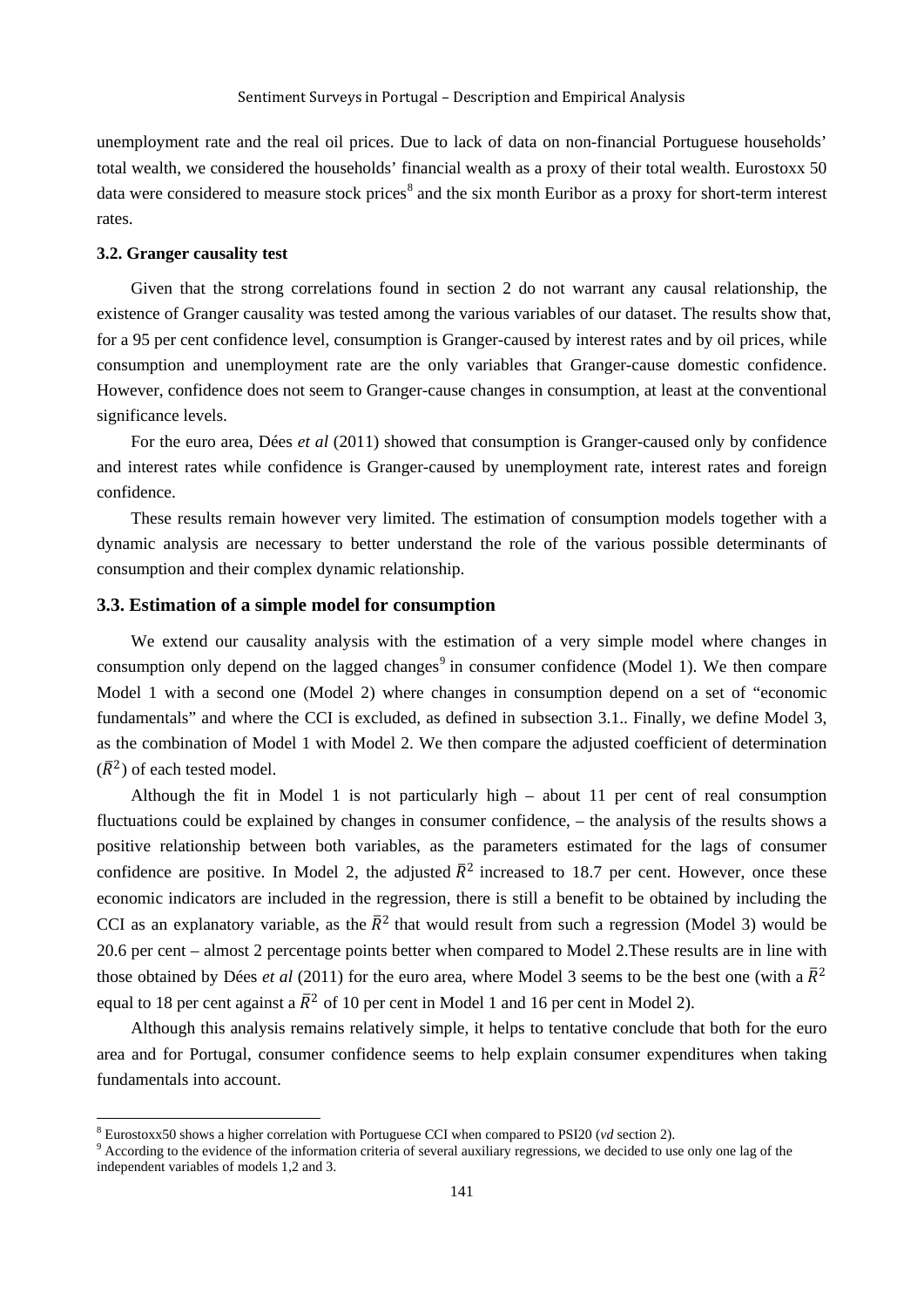#### **3.4. VAR analysis**

In this section, we set up a VAR modelling framework to help us analyse the dynamics of the impacts of a shock to confidence on consumption through impulse response functions. In a first step, we estimate a VAR model for Portugal using the same variables as in Model 3. This allows us to infer the response of consumption to a one standard deviation shock to confidence over time. In a second step, we compute historical forecast error decomposition to describe the relative importance of shocks to confidence and shocks to the other fundamental variables.

Figure 3 shows the impulse function of a shock to confidence on real consumption in Portugal and allows to infer that, for the model and data used, a shock to confidence has a short-term significant impact on consumption. Nonetheless, one cannot identify any long-run persistent movement, which is completely in line with the results obtained for the euro area (Dées, *et al*, 2011).



Figure 4 illustrates how the contribution of confidence shocks has changed over time. As expected, these play, on average, a relatively small role when compared to shocks to fundamentals. However, there are some periods when confidence seems to play a relatively more important role. Indeed, we can notice that while the contributions of confidence shocks tend to oscillate around zero, such shocks had larger negative influence on the forecast error decomposition during very specific episodes, such as during the economic and financial assistance programme (2011-2014). Negative confidence shocks contributions are sometimes absorbed by positive contributions of other shocks (2004-2005), while strong positive contributions can also be found, for instance in the last two quarters. Once again, the results obtained are entirely in line with those found by Dées, *et al* (2011) for the euro area.

Overall, the historical decomposition exercise shows that the confidence seems to matter in some specific episodes, which in most cases corresponds to periods where there are large changes in household survey indicators.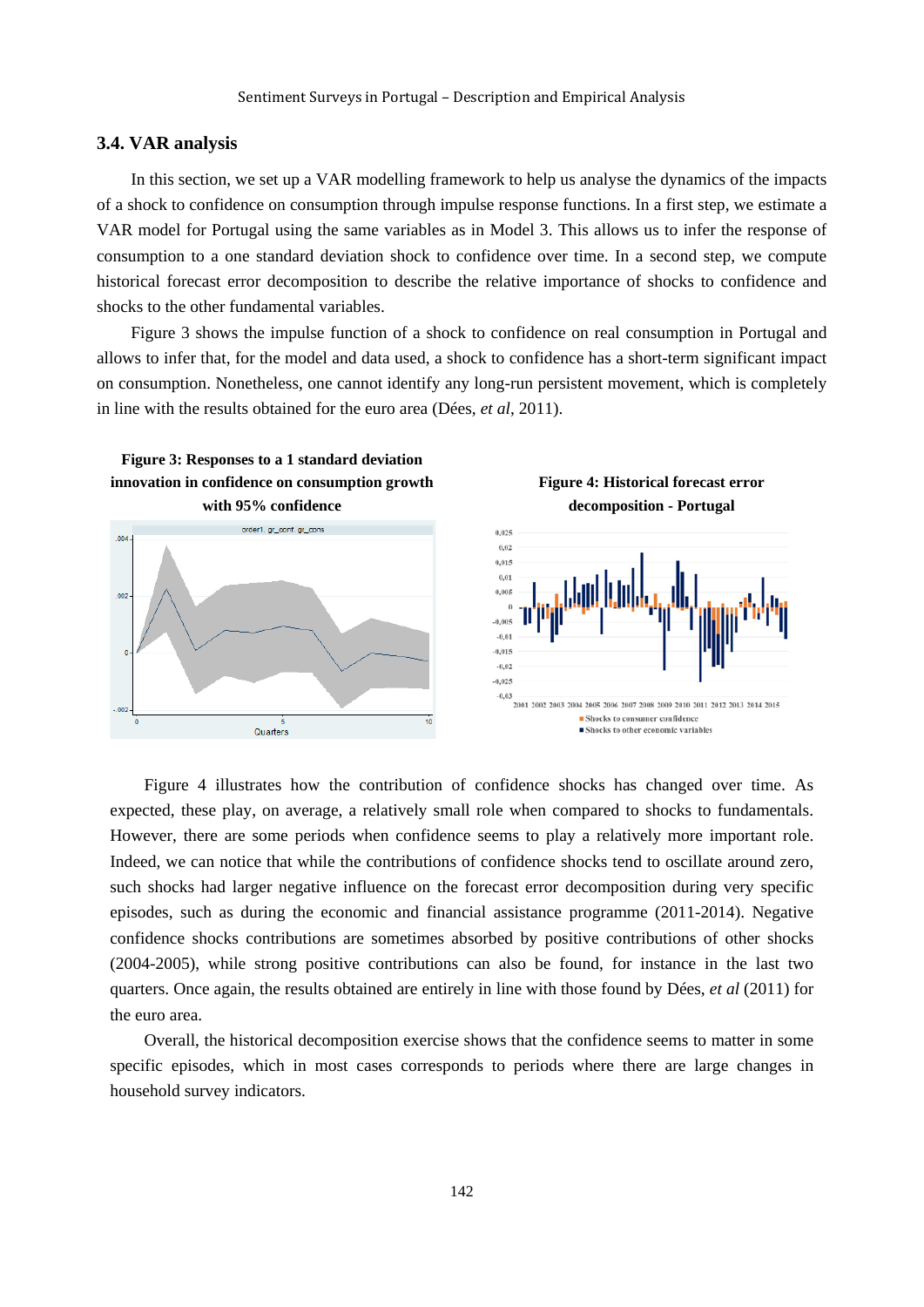# **4. Consumer Confidence as a Driver to Bank Loans Demand**

The high levels of households' indebtedness is one of the main concerns regarding the Portuguese economy. Bank loans are traditionally the main liability of Portuguese households' representing, at the end of 2016, about 86% of the total liabilities of the sector. Despite some reductions since the onset of the financial crisis, the indebtedness levels remain still high when compared to other EU countries (*Banco de Portugal*, 2016).

The Bank Lending Survey  $(BLS)^{10}$  $(BLS)^{10}$  $(BLS)^{10}$  provides some useful information on the factors influencing loan demand<sup>11</sup>. Figures 5 and 6 show the relevance of consumer confidence in the changes of the demand for housing loans in Portugal and in the euro area. Since the beginning of 2014, this variable is having a positive impact towards the shift observed in the demand for loans.

**Figure 5: Changes in demand for housing loans and contributing factors – Portugal[12](#page-6-2)**



**Figure 6: Changes in demand for housing loans and contributing factors – Euro area**



## **5. Conclusions**

This paper confirms the usefulness of survey-based confidence data to monitor economic developments in Portugal in a timely manner, as they are available earlier than, for example, national accounts. Our empirical evidence showed that the Portuguese CCI seems to contain some valuable information to explain consumption when taking other economic fundamentals into account. These

 $\frac{10}{10}$ For more detailed information on BLS, see:

<span id="page-6-1"></span><span id="page-6-0"></span>[https://www.ecb.europa.eu/stats/ecb\\_surveys/bank\\_lending\\_survey/html/index.en.html](https://www.ecb.europa.eu/stats/ecb_surveys/bank_lending_survey/html/index.en.html)

 $11$ Loan demand refers to the need of households for bank loan financing, irrespective of whether or not this need results in a loan being granted.

<span id="page-6-2"></span> $12$ We use the same aggregations as shown in ECB (2016).